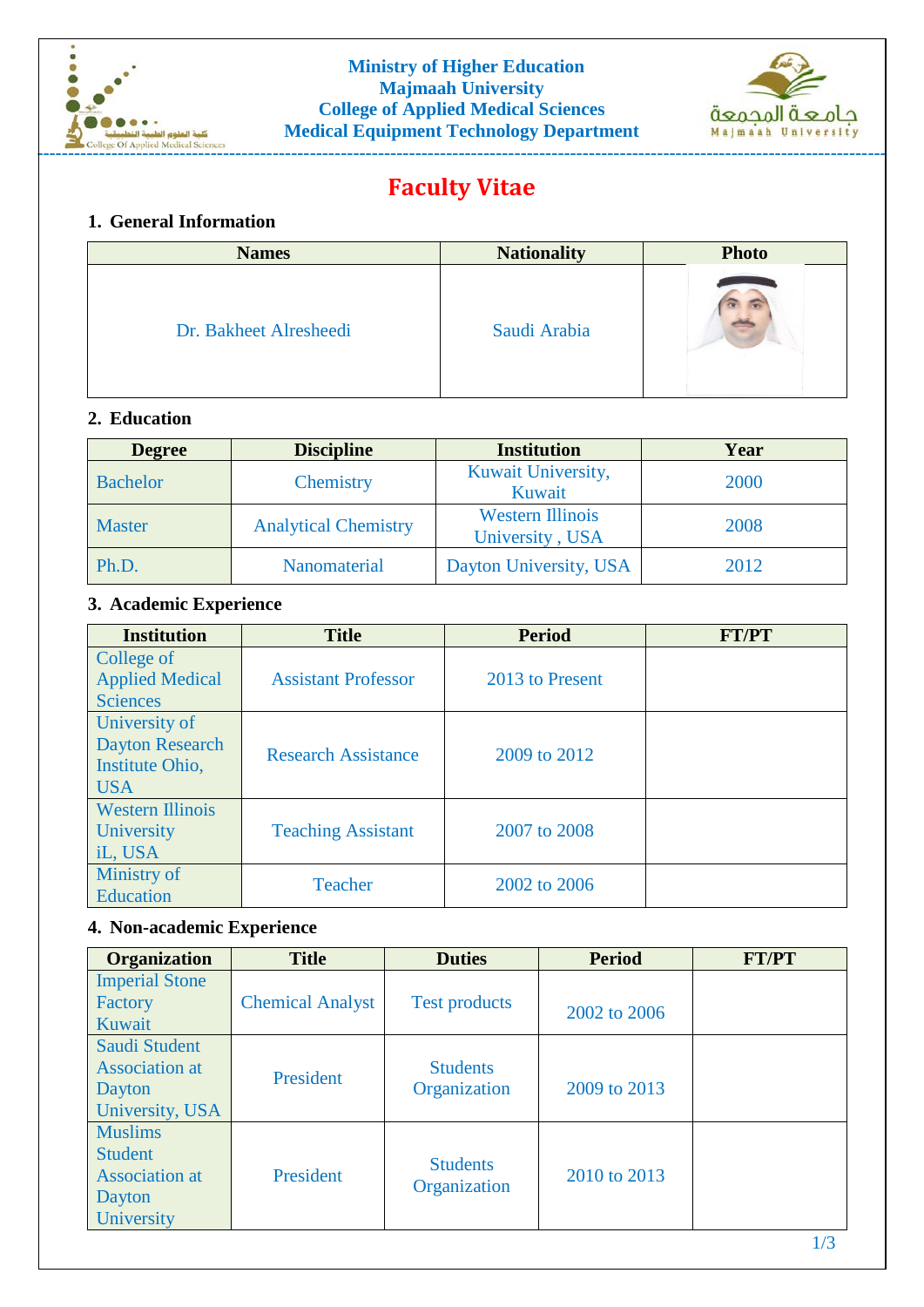



| <b>RESPONDED OF Applied Medited Sciences</b>                                                                                    |           |                                                                   |                 |  |
|---------------------------------------------------------------------------------------------------------------------------------|-----------|-------------------------------------------------------------------|-----------------|--|
| Commission<br>Advice and<br>Guidance for<br>Saudi Students<br>at Saudi culture<br>admission in<br>Saudi Arabia<br>Embassy, USA. | President | Commission<br>Advice and<br>Guidance for<br><b>Saudi Students</b> | 2011 to 2013    |  |
| Mbt3th website<br>for Saudi<br><b>Student in The</b><br>world                                                                   | Supervise | Commission<br>Advice and<br><b>Guidance for</b><br>Saudi Students | 2007 to Present |  |

## **5. Certification or professional registration**

- **Excel, Microsoft word, Adobe, Internet and Windows.**
- Sigma plot program.
- Col Chromo software.
- **•** Origin Lab software
- **PowerPoint**
- **Mat lab, Solid works.**
- **SAS Program, Gene program for statistic experimental**
- Scan Electron Microcopy (SEM)
- Atomic Force Microscopy (AFM)
- Determination Surface area by BET Method.
- The Detection of Corrosion Processes
- **Create solutions for corrosion process**
- **Troubleshooting For Chromatography (HPLC, GC), Basics of HPLC method development,** and Troubleshoot
- Carbon Nano constituents: Growth and Functionalization

#### **6. Important publications and presentations from the past five years**

- Activated Hybrid Composites for Energy Storages. (15-20 June 2010, Carbon2010, Clemson, South Carolina, USA).
- Supercapacitors Based on Carbon Nanotube Fuzzy Fabric Technology. (April 2011, Dayton, Ohio, USA).
- **Supercapacitance performance of Carbon Nanotubes based Composites.** (24 May 2011, Fairborn, Ohio, USA).
- A Relational Grade Analysis Approach to Optimize Carbon Based Supercapacitor Materials. (24 May 2011, Fairborn, Ohio, USA).
- The Inverse Method for Investigation of the Determination of Adsorption Isotherm of Ibuprofen on Reversed Phase Liquid Chromatography. (05th March 2008, Pittcon2008, New Oreland, Louisiana, USA).
- **Modeling and Optimization of Preparative High Performance Liquid Chromatography for** Analgesic Drugs.( April 04th 2008, 19th Annual Illinois conference, Macomb, IL).
- Modeling and Optimization of Preparative High Performance Liquid Chromatography for Analgesic Drugs. (10-15 May 2008, HPLC 2008, Baltimore, Maryland, USA).